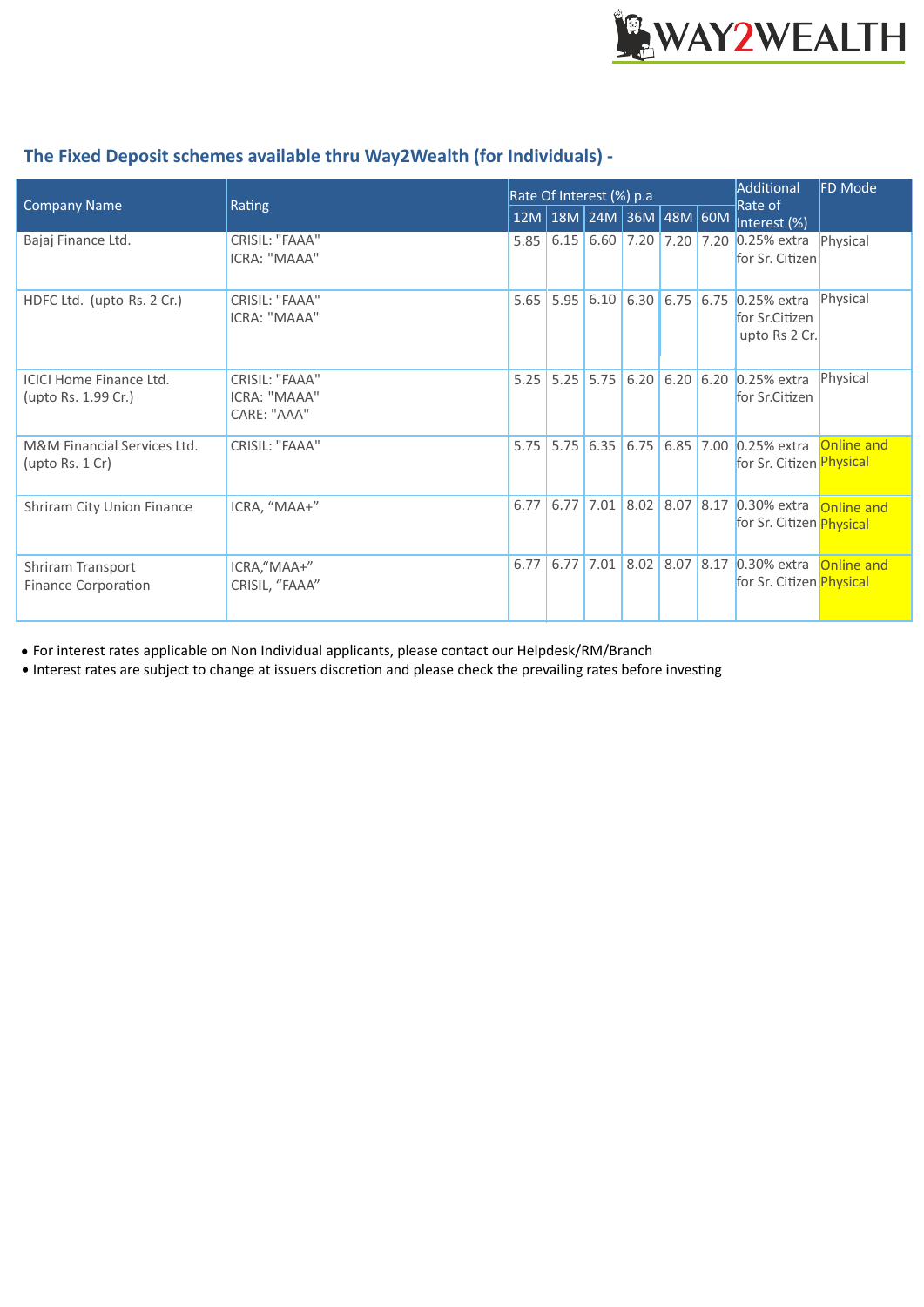

## **Frequently Asked Questions (faqs)**

#### **Reasons to invest in Company Fixed Deposits?**

Company fixed deposits are better than bank fixed deposits as they offer interest rates, which are higher than bank fixed deposit interest rates.

#### **What is the difference between corporate FD and Bank FD?**

| <b>Basis</b>         | <b>Bank FDs</b>         | Corporate FDs          |
|----------------------|-------------------------|------------------------|
| Rate of interest     | Average                 | High                   |
| <b>Risk involved</b> | Low                     | High                   |
| TDS @10%             | Interest exceeds 10,000 | Interest exceeds 5,000 |

#### **How to choose the right Corporate Fixed Deposit?**

When investing in company FDs, you may be lured by the financiers offering very high interest rates. However, there may be risks involving delays and loss of invested amount. Here are some factors you must consider, when investing in company fixed deposits:

- Credit Rating: Opt for higher-rated corporate FDs based on its credit rating which indicates the underlying risk of the company.
- **Company Background:** Assess a company's business viability by referring to its Financial Statements, Management Discussion and Analysis (MD & A).
- • **Repayment History:** Companies repayment history helps to determine company's credit score, credibility and stability

#### **Is monthly interest available on Corporate FD?**

You can easily get monthly interest on your FD, by choosing the option of periodic pay-outs that-enable you to get interest on a monthly, quarterly, half yearly or yearly basis.

#### **Is premature withdrawal facility available?**

Yes, most of the Corporate FD offer pre-mature withdrawal with certain specific conditions, so one can refer to these for the specific issuer.

## **What is the difference between cumulative and non-cumul<mark>a</mark>tive FD?**

| <b>Cumulative</b>                                           | Non-Cumulative                                                                       |  |  |  |  |
|-------------------------------------------------------------|--------------------------------------------------------------------------------------|--|--|--|--|
| Interest is accumulated till the end of FD tenure           | Interest payment done as per payable frequency opted                                 |  |  |  |  |
| Interest compounded or reinvested                           | Interest is not reinvested and paid-out at regular intervals                         |  |  |  |  |
| Leads to better at the end of maturity                      | Absolute Interest amount earned is comparatively lower                               |  |  |  |  |
| Onetime payment of interest income                          | Regular flow of interest income                                                      |  |  |  |  |
| Suitable for salaried investors or those with stable income | Suitable for those who have unstable or no income like retirees,<br>freelancers etc. |  |  |  |  |

#### **Documents to be furnished for Investment in these Fixed Deposits –**

#### KYC Documents for all holders and Nominee –

- 1) PAN Card
- 2) Address Proof (Govt. issued docs like Voters ID, Passport, UID Aadhaar Card, or any oter similar documnent)
- 3) Latest Passport size photograph
- 4) Bank account proof (Personalised Name pre printed Cancelled chq.)